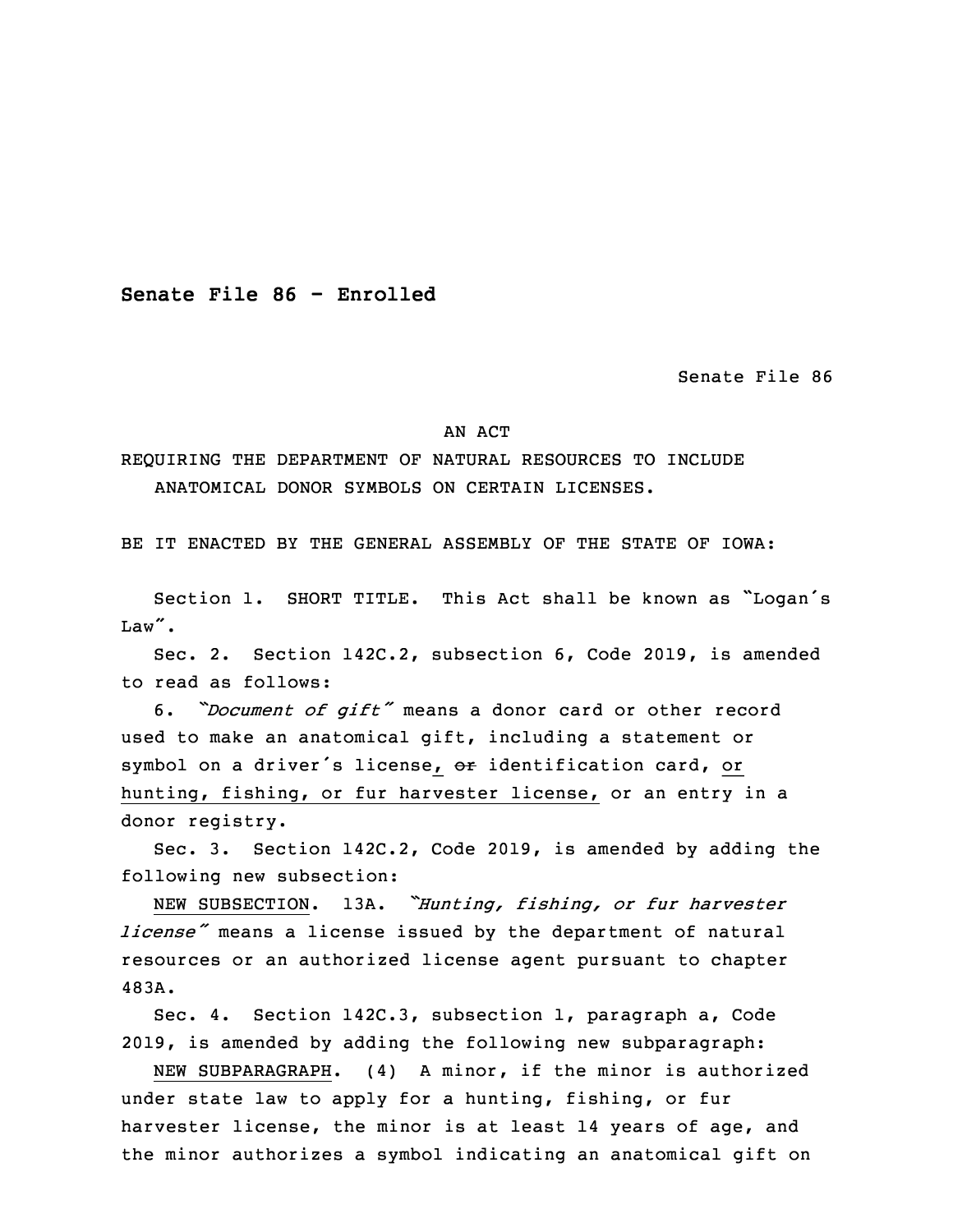<sup>a</sup> hunting, fishing, or fur harvester license with the signed approval of a parent or quardian.

 Sec. 5. Section 142C.3, subsection 2, paragraph a, Code 2019, is amended by adding the following new subparagraph:

NEW SUBPARAGRAPH. (02) By authorizing a symbol indicating that the donor has made an anatomical gift to be imprinted on the donor's hunting, fishing, or fur harvester license.

Sec. 6. Section 142C.3, subsection 2, paragraph c, Code 30 2019, is amended to read as follows:

31 *c.* Revocation, suspension, expiration, or cancellation of <sup>a</sup> driver's license, or identification card, or hunting, fishing, or fur harvester license upon which an anatomical gift is indicated shall not invalidate the gift.

Sec. 7. Section 142C.8, subsections 1 and 2, Code 2019, are amended to read as follows:

 1. When <sup>a</sup> hospital refers an individual at or near death to a procurement organization, the procurement organization shall make a reasonable search of the records of the state department of transportation, department of natural resources, and any donor registry that the hospital knows exists for the geographical area in which the individual resides to ascertain whether the individual has made an anatomical gift.

2. A procurement organization shall be allowed reasonable access to information in the records of the state department of transportation and the department of natural resources to ascertain whether an individual at or near death is <sup>a</sup> donor.

Sec. 8. Section 142C.18, Code 2019, is amended by adding the following new subsection:

NEW SUBSECTION. 2A. The department of natural resources shall cooperate with a person that administers the Iowa donor registry for the purpose of transferring to the donor registry all relevant information regarding a donor's making of an anatomical gift.

Sec. 9. Section 142C.18, subsection 3, paragraph d, Code 2019, is amended to read as follows:

 *d.* Provide <sup>a</sup> centralized, automated system to compile donation information received by the state department of transportation, department of natural resources, county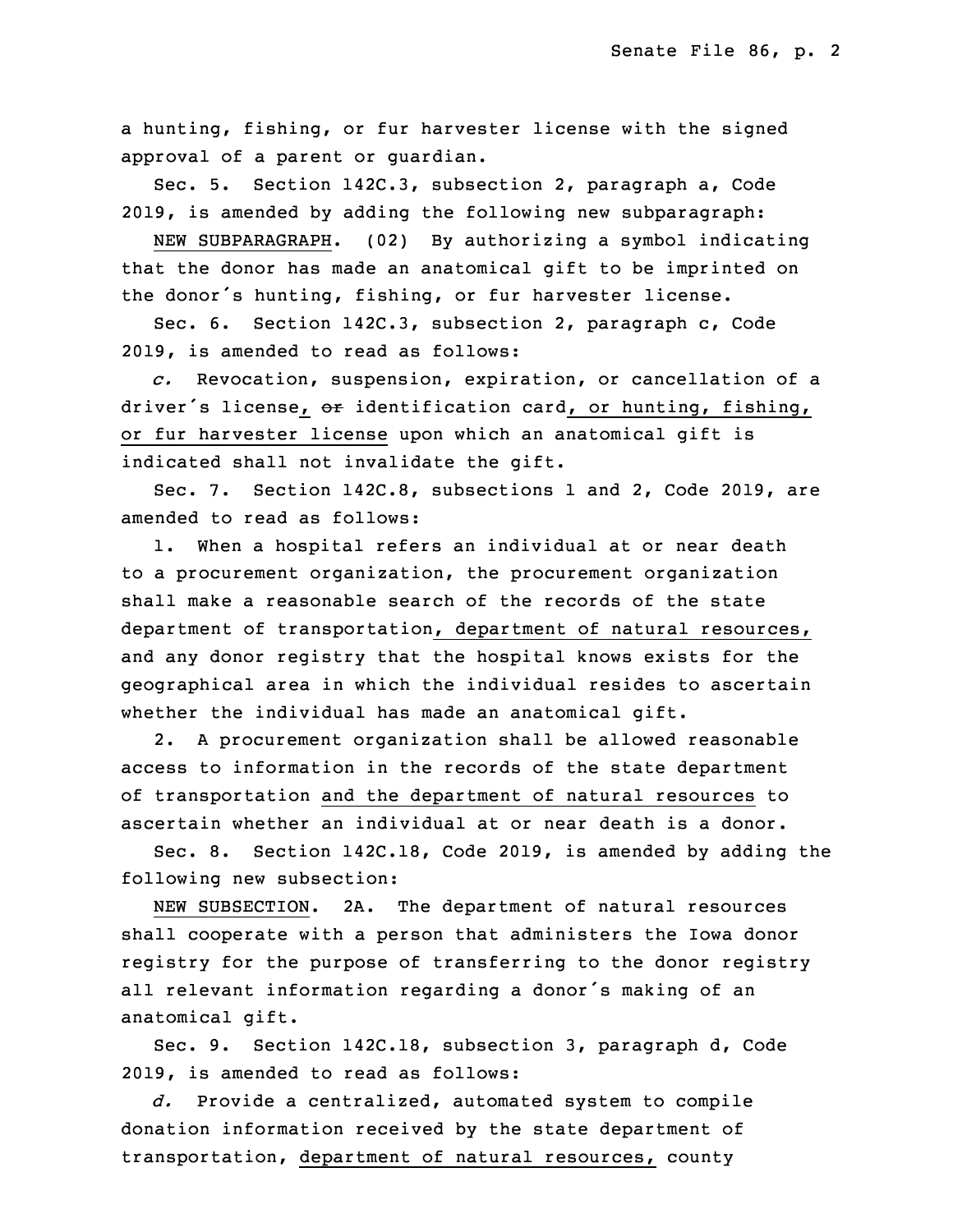treasurers, and the Iowa donor network.

Sec. 10. Section 483A.10, Code 2019, is amended by adding the following new subsection:

NEW SUBSECTION. 3. An application for a hunting, fishing, or fur harvester license shall include a section where an applicant may request that the applicant's license include a symbol that indicates that the applicant is a donor under the revised uniform anatomical gift Act as provided in chapter 33 142C.

Sec. 11. Section 483A.18, Code 2019, is amended to read as follows:

**483A.18 Form of licenses.**

 1. All hunting, fishing, and fur harvester licenses shall contain a general description of the licensee. Such licenses shall be upon such forms as the commission shall adopt. The address and the signature of the applicant and all signatures and other required information shall be in writing. All licenses shall clearly indicate the nature of the privilege granted.

2. Upon request of an applicant pursuant to section 483A.10, the department shall indicate on the license that the applicant is <sup>a</sup> donor under the revised uniform anatomical gift Act as provided in chapter 142C.

Sec. 12. Section 483A.27, subsection 2, paragraph a, Code 2019, is amended to read as follows:

a. A certificate of completion shall not be issued to a person who has not satisfactorily completed an approved hunter education course. The department shall establish the curriculum based on the standards adopted by the international hunter education association - United States of America for the approved hunter education course. The curriculum shall include instruction relating to making an anatomical gift, including of an organ, an eye, or tissue, under the revised uniform anatomical gift Act as provided in chapter 142C. Upon completion of the course, each person shall pass an individual oral test or a written test provided by the department. The department shall establish the criteria for successfully passing the tests. Based on the results of the test and demonstrated safe handling of a firearm, the instructor shall